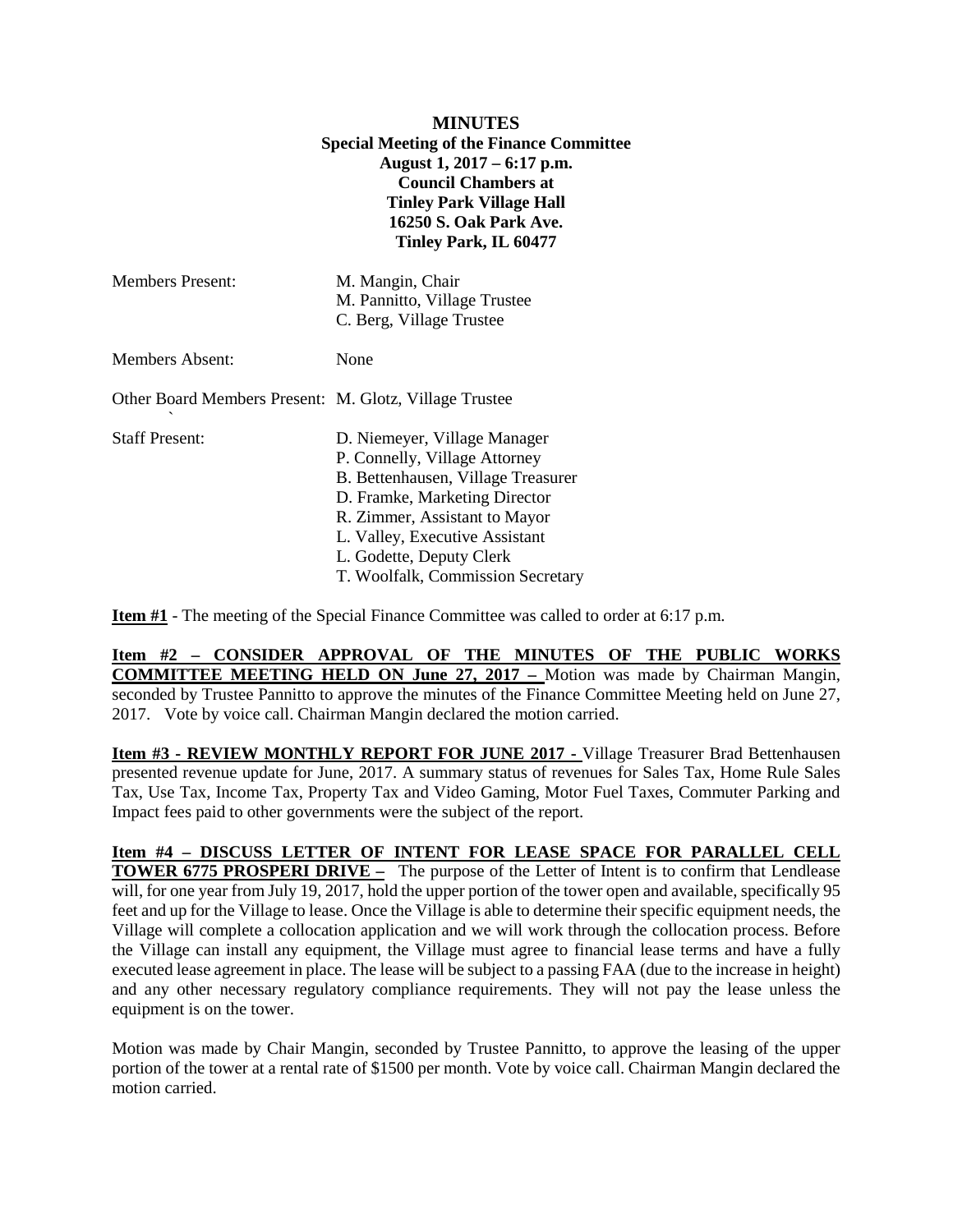## **Minutes Special Meeting of the Finance Committee August 1, 2017**

**Item #5 -DISCUSS COMPLIANCE OFFICER -** Chairman Mangin tabled the discussion for a compliance officer and vowed to review at a future date.

**Item #6 –DISCUSS ADDING ONE (1) CLASS AV LIQUOR/VIDEO LICENSE FOR ROCCO'S LITTLE ITALY, 7907 W. 159<sup>TH</sup> ST.** – Rocco Greco of Rocco's Little Italy, located at 159th Street, has approached the liquor commissioner's office about adding video gaming to his restaurant/bar.

Rocco's Little Italy is a full service restaurant and bar that has been a staple of Tinley Park for 16 years. This establishment has long served the residents of Tinley Park and is in good standing with the Liquor Commissioner's office.

The landlord of Rocco's Little Italy has approached Rocco Greco's about adding a 10.5 by 9.5 ft area to his current lease. The area is attached to the current bar/lounge area and would contain the video gaming machines. This area is not visible from the main restaurant but is visible from the bar/lounge. Because Rocco's Little Italy has been in the Village of Tinley Park for 16 years, it has been shown that video gaming would not be the main source of revenue of the establishment.

Trustee Pannitto expressed his concern that several businesses are receiving gaming licenses and although he is opposed, he feels it is difficult to not allow long standing businesses in the Village.

Motion was made by Chairman Mangin seconded by Trustee Berg to approve one AV Liquor/Video Gaming License for Rocco's Little Italy Restaurant. Vote by voice call. Trustee Pannitto voted nay. Chairman Mangin declared the motion carried.

**Item #7 –DISCUSS ADDING ONE (1) CLASS AV LIQUOR/VIDEO LICENSE FOR THE ASHFORD HOUSE, 7959 W. 159TH ST. –** Mike Winston of Ashford House, located at 7059 W. 159th Street, has approached the liquor commissioner's office about adding video gaming to his restaurant/bar.

Ashford House is a full service restaurant and bar that has been a staple of Tinley Park for 20 years. This establishment has long served the residents of Tinley Park and is in good standing with the Liquor Commissioner's office.

Ashford House has partnered with Prairie State Gaming, a firm that has extensive experience with video machines and state compliance. In the contract between Ashford House and Prairie State Gaming, Ashford House has retained the right to remove the machines at any time if they are not satisfied with their look or performance. The area designated for the machines will not be in the restaurant area. Ashford House has been in the Village of Tinley Park for 20 years. Video gaming will not be the main source of revenue of the establishment.

Motion was made by Chairman Mangin, seconded by Trustee Bert to approve one AV Liquor/Video Gaming License for Ashford House Restaurant. Vote by voice call. Trustee Pannitto voted nay. Chairman Mangin declared the motion carried.

**Item #8 – RECEIVE COMMENTS FROM THE PUBLIC -** Diane Galante asked the Village Treasurer about revenue brought in from different businesses such as Cavallini's. Village Treasurer noted this information is in the Village budget which is on the Village website.